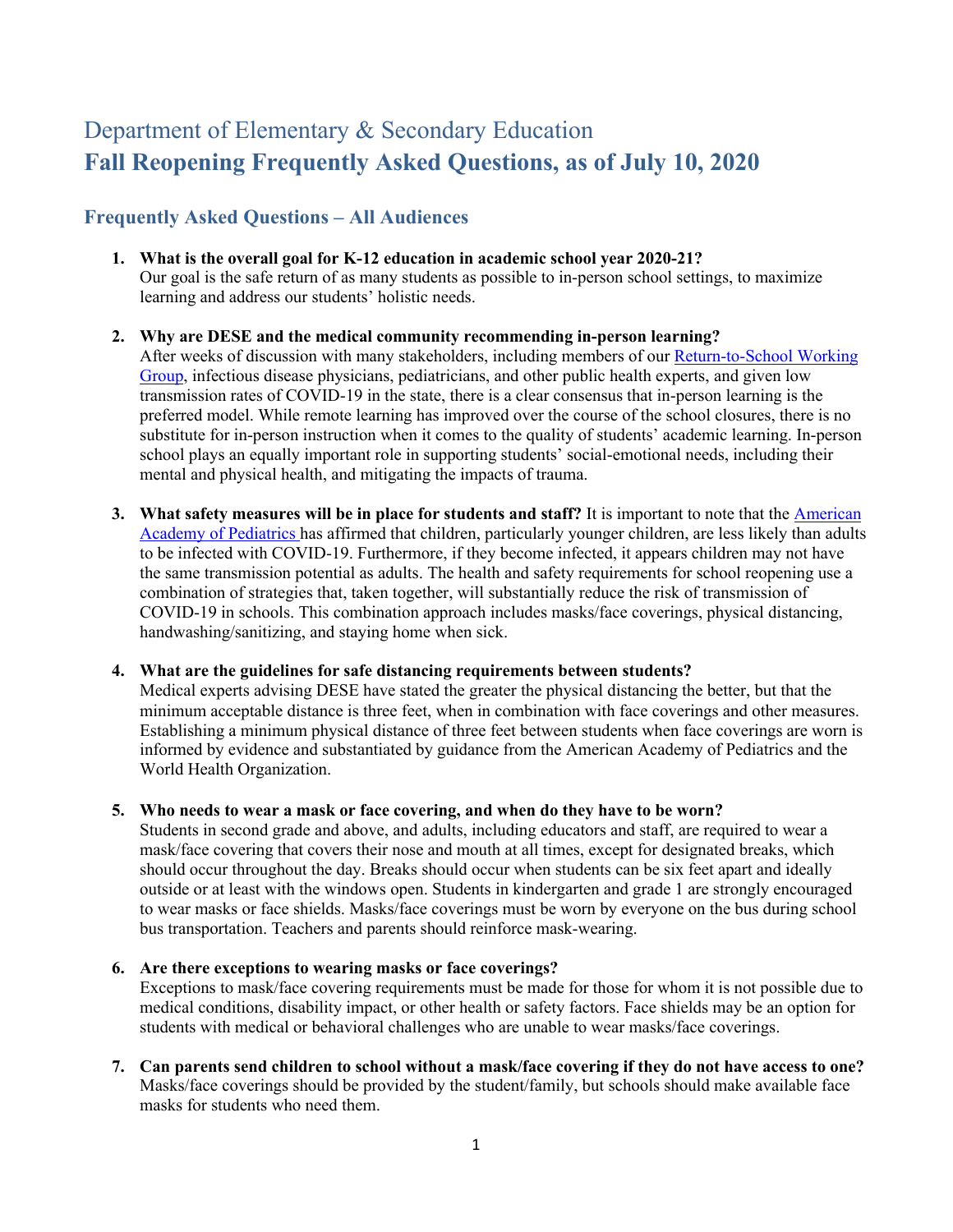# **Superintendent/Principal Frequently Asked Questions**

# **Health and Safety**

- **1. When, if ever, should students and staff be tested for COVID-19? Is there routine testing?** Current Massachusetts Department of Public Health guidance states that anyone who shows any COVID-19 symptoms, even if mild, should be tested. Medical experts recommend close contacts of those who test positive also get tested.
- **2. What are the health and safety guidelines for teachers?** All adults, including educators and staff, are required to wear a mask/face covering that covers their nose and mouth at all times, except for designated breaks, which should occur throughout the day. Allow adequate space for teachers to ensure safe physical distance from students.

#### **Facilities and Operations**

**3. Is ten students the maximum number in one class in the fall (as provided in the Initial Summer School Guidance issued on June 4, 2020)?** 

No, our guidance has evolved since the *Initial Summer School Guidance*. For the fall, there are no required maximums on cohort or group sizes, so long as schools adhere to physical distancing requirements.

#### **4. How do we measure how many desks can fit into a classroom?**

When masks are worn, three feet is the minimum distance allowed from "seat edge" to "seat edge." Desks should face in the same direction. There is no maximum number for group size, so long as schools adhere to the physical distancing requirements. Six feet of physical distance is required between students who are not wearing face coverings, e.g., when eating or taking a mask break. Please see guidance about unmasked kindergarten and first grade students below.

#### **5. Can students in kindergarten and first grade who are unmasked sit together on the rug?**

Students in kindergarten and first grade should be encouraged to wear a mask/face covering, or a face shield if masks are not tolerated. Schools should aim to keep kindergarten and first grade students six feet apart but lesser distances are acceptable (but no less than three feet). This is permissible given the lower susceptibility of the age group. Schools should consider reconfiguring space to discourage prolonged close contact and encourage activities that allow children to spread out. Programs may design their own strategies to implement this recommendation – such as spacing chairs at tables, designing games and group activities where children may engage in play that can be spaced apart (for example, by using visual cues, like hula hoops or tape on the floor), and increasing outdoor time.

#### **6. When students are in the cafeteria or in classrooms or other spaces to eat, what is the space requirement?**

During meals, because masks are not worn, six feet of physical distancing is required. To provide adequate distancing, there may need to be multiple meal breaks for smaller cohorts of students or enable some students to eat in the classroom and some in other spaces as feasible (e.g., cafeteria, hallways if permitted, etc.).

#### **7. Do we have to keep classroom windows open?**

To increase facility ventilation, we encourage schools to keep classroom windows open, if feasible, as much as possible throughout the school year.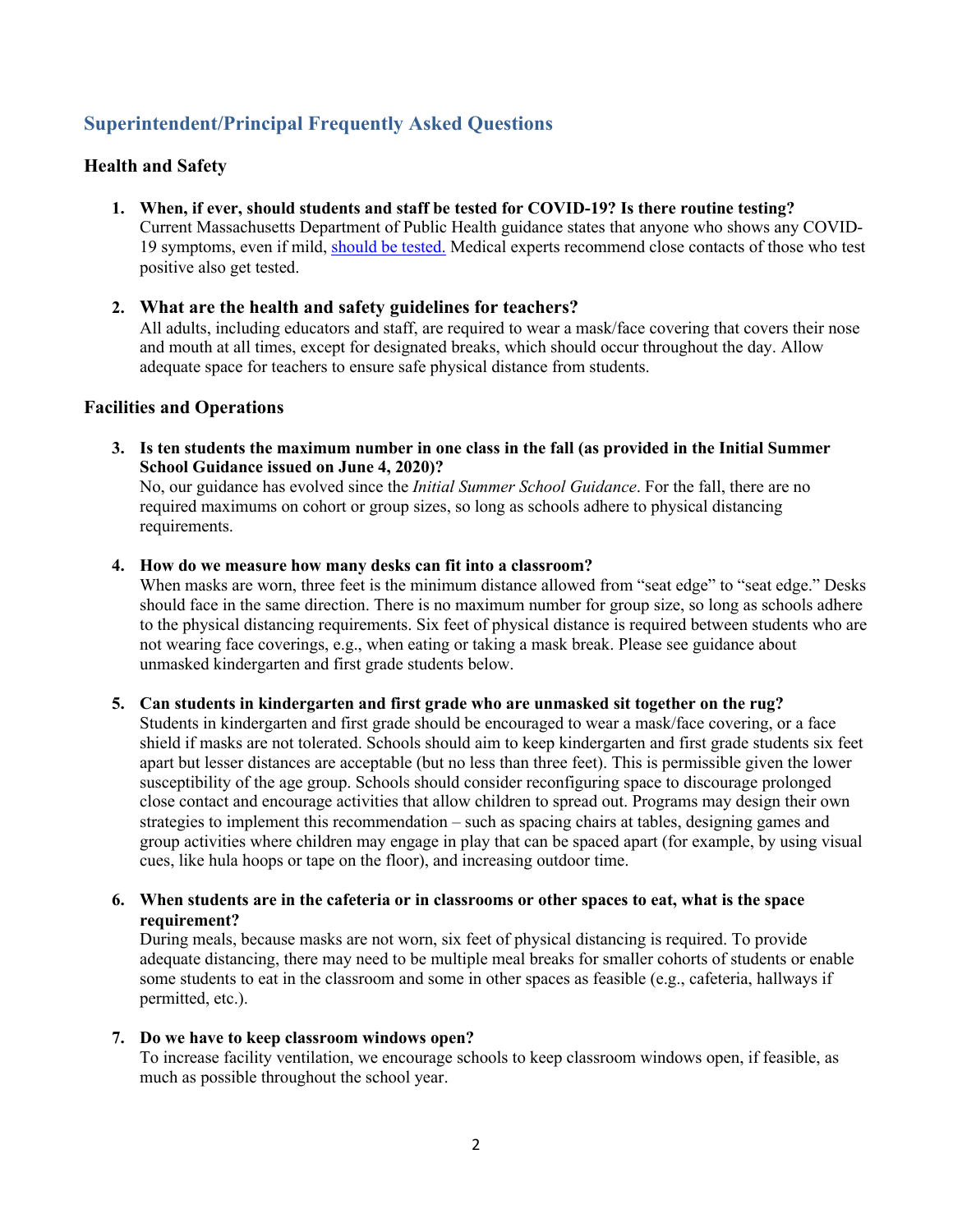**8. Can we use our cafeteria for meals if we provide adequate spacing in lines and at tables?** Students must be six feet apart in the cafeteria or any eating space, as it is assumed that masks/face coverings will not be worn during meals. If the cafeteria cannot provide adequate spacing, consider alternative ways (e.g., stagger meal times, have students eat in classrooms instead of the cafeteria, or use common areas) to promote physical distancing during meals. If serving food in the cafeteria, develop staggered schedules that minimize mixing of cohorts, enforce six feet physical distancing protocols, adjust food preparation and service procedures to minimize shared items, and support compliance with health and safety. It is preferred for those without masks not to sit facing each other.

# **Models of Learning**

- **9. Do districts need to create three plans or just the plan they intend to start with this fall?** DESE is requiring districts to develop one plan that addresses all three models for learning (in-person, hybrid, and remote) this school year. The plan should prioritize getting as many students back to school in-person safely as possible, following a comprehensive set of health and safety requirements. The plan should also describe how the district would implement a remote learning and hybrid school model (a combination of in-person and remote learning). Across each of these models, the district or school also needs to address how special populations, including students with disabilities and English language learners, will receive necessary services and accommodations.
- **10. When are school and district plans for reopening due? Will there be a template to submit the plan?** Districts and schools will be required to submit a reopening plan to DESE by July 31 that addresses the three models outlined in the previous question. A template will be distributed the week of July 13.

#### **Resources**

#### **11. What is a "level service plus" budget?**

A "level service plus" budget includes additional funds on top of a district's projected budget to manage additional costs associated with health and safety preparations. While the FY21 budget is still being developed by the Legislature, the Commonwealth is making additional funding sources available directly to schools and districts to support reopening.

#### **12. What federal funding is available to assist districts and schools?**

To date, the following federal grants have been made available to cities and towns for educational expenses related to COVID-19:

- a. \$193.8M from the Elementary and Secondary School Emergency Relief (ESSER) Fund to districts, largely based on the Title I formula
- b. A portion of the \$502M from the Coronavirus Relief Fund (CvRF) already allocated
- c. Additional \$202M from CvRF (\$225 per pupil) to support school reopening, specifically
- d. \$25M for remote learning technology grants from CvRF and ESSER

Moreover, the Executive Office of Education (EOE) and DESE applied for additional competitive federal grants and are waiting determination.

## **Policies**

## **13. Is DESE mandating changes to school days/calendar changes?**

DESE reserves the right to do so, but not at this time. Please move forward with planning accordingly.

#### **14. Will there be changes to assessment requirements (MCAS)?**

Not at this time beyond decisions already made. Please move forward with planning accordingly.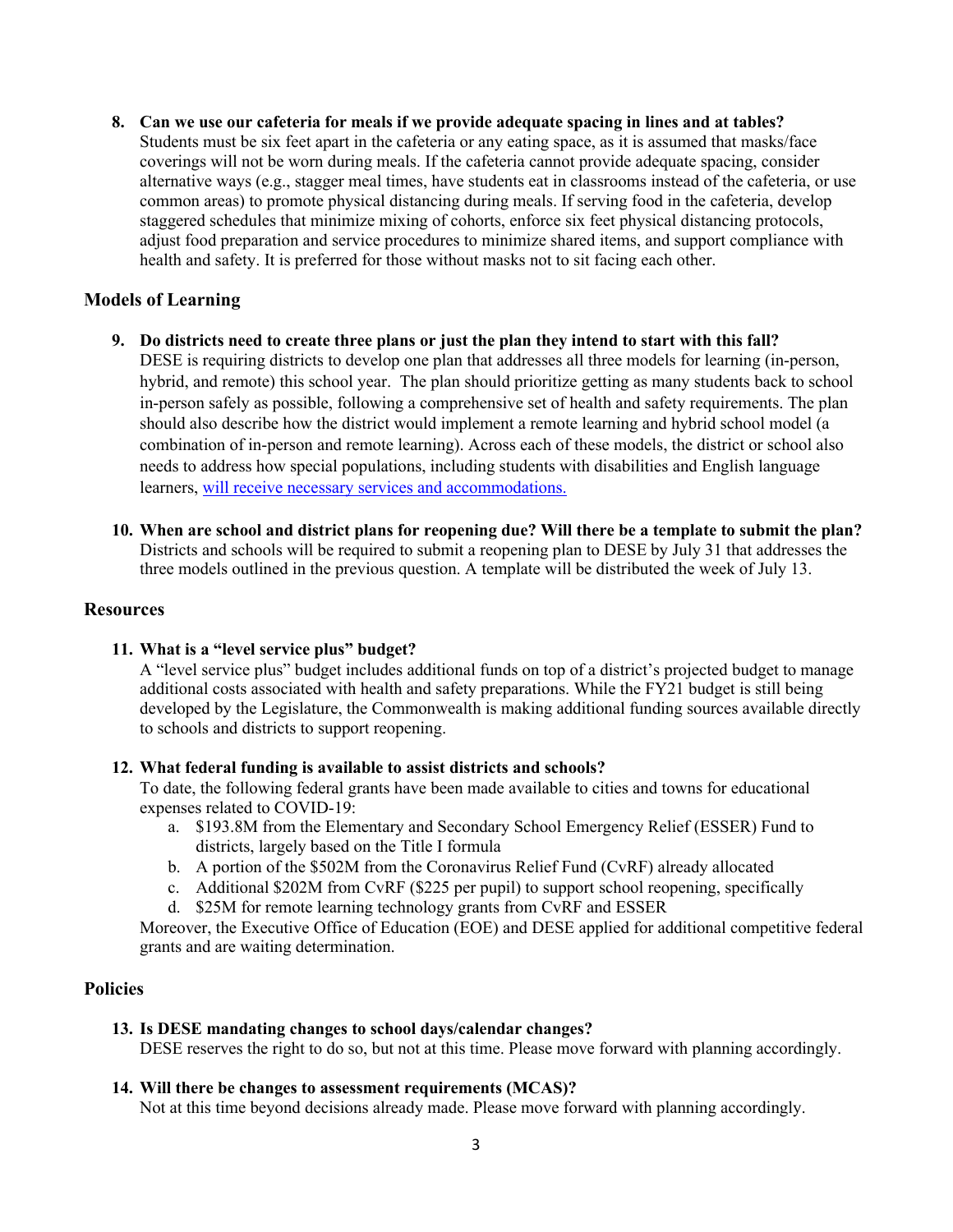# **15. What should educators and other staff who are at increased risk of severe illness from COVID-19 do when the school re-opens?**

Educators and other staff who are at increased risk of severe illness from COVID-19 will want to consult with their health care providers about whether and under what circumstances a return to in-person school settings would be medically inadvisable.

#### **16. How is the guidance different for private schools?**

This guidance applies to all public elementary and secondary schools in Massachusetts, including charter schools. Private, independent, and parochial schools may use DESE documents as a guide.

#### **17. What can a district do to avoid disruptions that occur if parents change their mind about whether their child will attend school remotely or in-person?**

Many superintendents have surveyed parents/caregivers about their intention to return to school. It is recommended that districts and parents/caregivers continue to be in close communication. When parents/caregivers communicate early that a child is returning to school, it allows for more thoughtful planning by their child's school. More information may follow.

#### **18. Should Pre-K classes follow DESE guidance or EEC guidance?**

In general, public preschools should follow DESE guidance. However, if public preschools enroll children whose families receive subsidies administered by EEC, they should seek guidance from their EEC regional office.

#### **19. Are school districts responsible for students who are choosing remote learning?**

Yes, school districts are responsible for students who are engaging in remote learning. Remote learning models shall include the following requirements: (1) procedures for all students to participate in remote learning, including a system for tracking attendance and participation; (2) remote academic work shall be aligned to state standards; (3) a policy for issuing grades for students' remote academic work; and (4) teachers and administrators shall regularly communicate with students' parents and guardians, including providing interpretation and translation services to limited English proficient parents and guardians, consistent with 603 CMR 27.08.

#### **20. What do I do if I have other questions not answered here?**

District/school-based personnel may email reopening k12@mass.gov.

# **Frequently Asked Questions by Parents**

#### **Models of Learning**

- **1. Can parents choose whether to send their children to school or keep them learning remotely?**  Parents/caregivers can choose to send their children to in-person school or keep them at home learning remotely. In-school attendance is highly encouraged to promote student academic progress because there is no substitute for the attention and engagement possible with in-person learning.
- **2. If my child starts the school year remotely can I send them back to in-person learning?** Yes, parents can choose to send their children back to school to in-person learning if they started the year remotely. Parents and school districts are highly encouraged to be in close communication about any